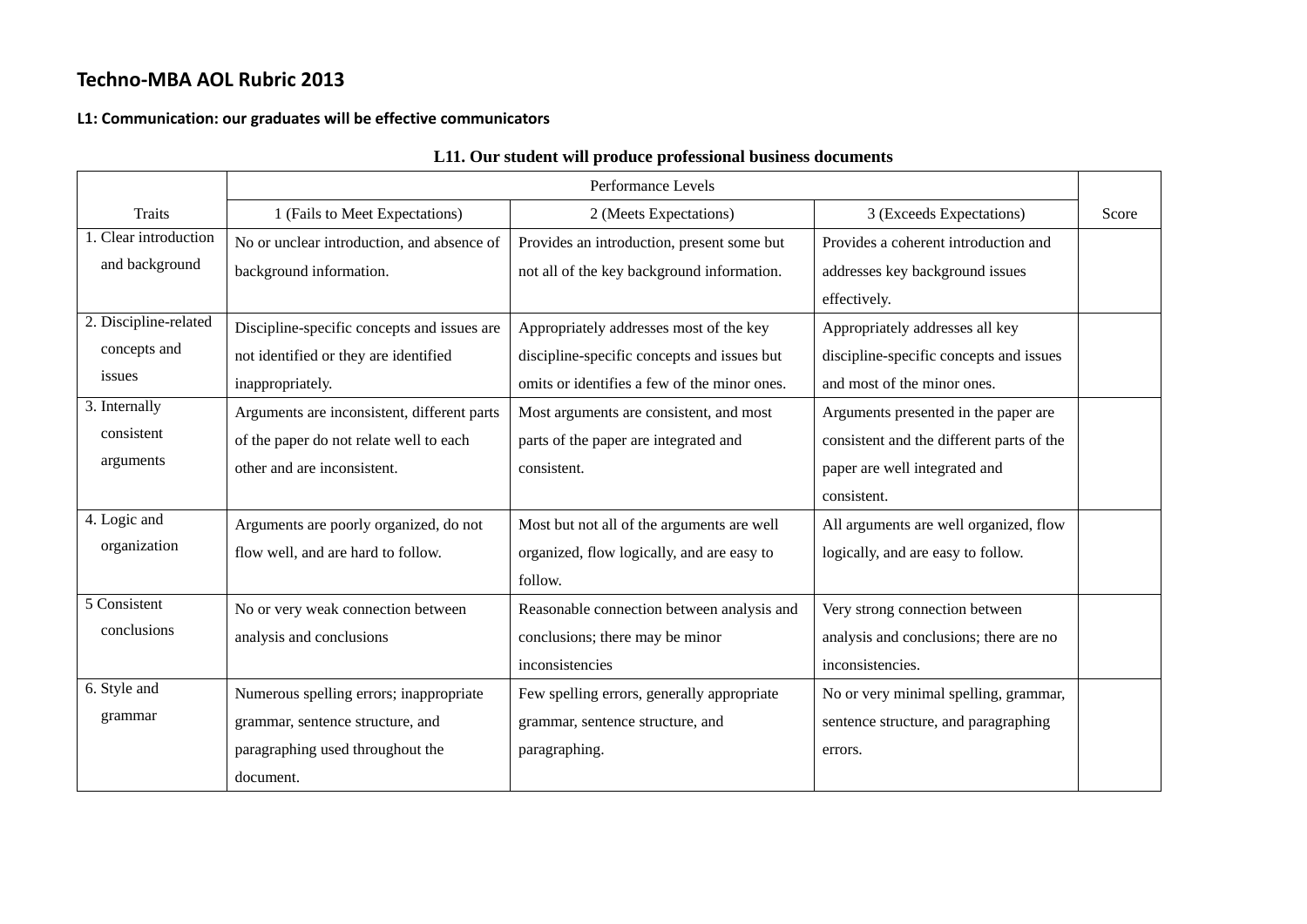| 7. Effective literature | No literature or used of inappropriate web- | Uses more than one research source but         | Uses multiple research sources and        |
|-------------------------|---------------------------------------------|------------------------------------------------|-------------------------------------------|
| search skills           | based sources; sources are not come from    | demonstrates no attempt to incorporate         | makes effective use of current and        |
|                         | professional literature; sources are not    | current information; most sources are          | reliable information; sources are         |
|                         | current and/or relevant.                    | authoritative or come from professional        | authoritative or come from the            |
|                         |                                             | literature; sources are generally current and  | professional literature; includes current |
|                         |                                             | relevant.                                      | relevant sources.                         |
| 8. Documents            | No or inconsistent references; evidence of  | Generally includes appropriate citations       | Includes appropriate citations within     |
| sources                 | plagiarism.                                 | within the document and lists references at    | the documents and lists references that   |
|                         |                                             | the end of the documents; references are       | include full bibliographic information    |
|                         |                                             | generally usable but may not contain the full  | for each citation in the document;        |
|                         |                                             | bibliographic information; citations and       | citations and references are consistent   |
|                         |                                             | references are generally consistent throughout | throughout the document.                  |
|                         |                                             | the documents                                  |                                           |

## **L12: Our students will deliver effective presentation accompanied with proper media technology**

|                      | Performance Levels                     |                                            |                                              |       |
|----------------------|----------------------------------------|--------------------------------------------|----------------------------------------------|-------|
| Traits               | I (Fails to Meet Expectations)         | 2 (Meets Expectations)                     | 3 (Exceeds Expectations)                     | Score |
| 1. Organization      | No opening statement or irrelevant     | Has opening statement relevant to topic,   | Has a clear opening statement that catches   |       |
|                      | statement; Loses focus more than once; | and gives outline of speech; mostly        | audience's interest and gives overview;      |       |
|                      | does not manage time effectively.      | organized with some transitions; allows    | stays focused throughout. Has transition     |       |
|                      |                                        | enough time to deliver speech, although it | statement, ties sections together; effective |       |
|                      |                                        | could have been better edited              | time management.                             |       |
| 2. Quality of slides | Sloppy and/or unprofessional; may be   | Readable, professional, appropriate        | Readable, professional, imaginative and/or   |       |
|                      | difficult to read; many slides are     | number                                     | high quality (without being a distraction).  |       |
|                      | superfluous.                           |                                            |                                              |       |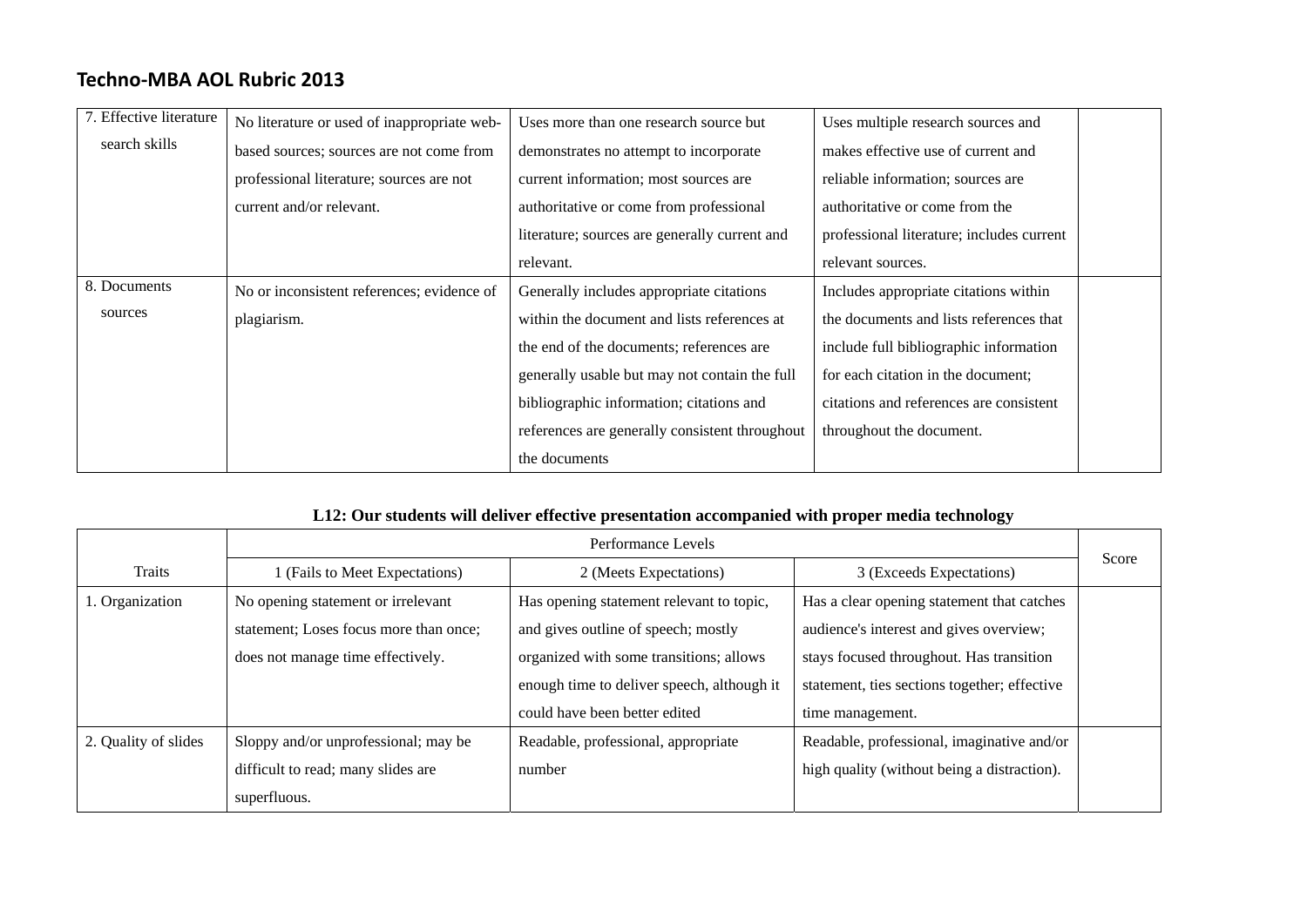| 3. Voice quality and | Demonstrates one or more of the             | Can easily understand; appropriate pace     | Excellent delivery; conversational,        |
|----------------------|---------------------------------------------|---------------------------------------------|--------------------------------------------|
| pace                 | following: mumbling, too soft, too loud,    | and volume; delivery is mostly clear and    | modulates voice, projects enthusiasm,      |
|                      | too fast, too slow, "umms."                 | natural                                     | interest, confidence.                      |
| 4. Mannerisms        | Demonstrates one or more distracting        | No distracting mannerisms. Decent           | Uses body language effectively (and        |
|                      | mannerisms, which may include bad           | posture.                                    | naturally) to maintain audience's interest |
|                      | posture, shifting feet, etc.                |                                             |                                            |
| 5. Professionalism   | Makes excuses for the presentation; word    | Treats audience profession-ally, word       | Treats audience professionally; confident, |
|                      | choice is not appropriate for audience;     | choice is acceptable (does not use slang);  | shows command of topic                     |
|                      | inappropriately informal, does not stay "in | keeps nervousness under control             |                                            |
|                      | role."                                      |                                             |                                            |
| 6. Use of            | Relies heavily on slides or notes; makes    | Looks at slides to keep on track with       | Slides are use effortlessly to enhance     |
| media/rapport        | little eye contact; inappropriate number of | presentation; appropriate number of slides; | speech; speech could be effectively        |
| with audience        | slides (too many or too few).               | maintains eye contact most of the time.     | delivered without them; perfect eye        |
|                      |                                             |                                             | contact.                                   |
| 7. Ability to answer | Cannot address basic questions.             | Can address most questions with correct     | Answers all questions with relevant,       |
| questions.           |                                             | information                                 | correct information; speaks confidently.   |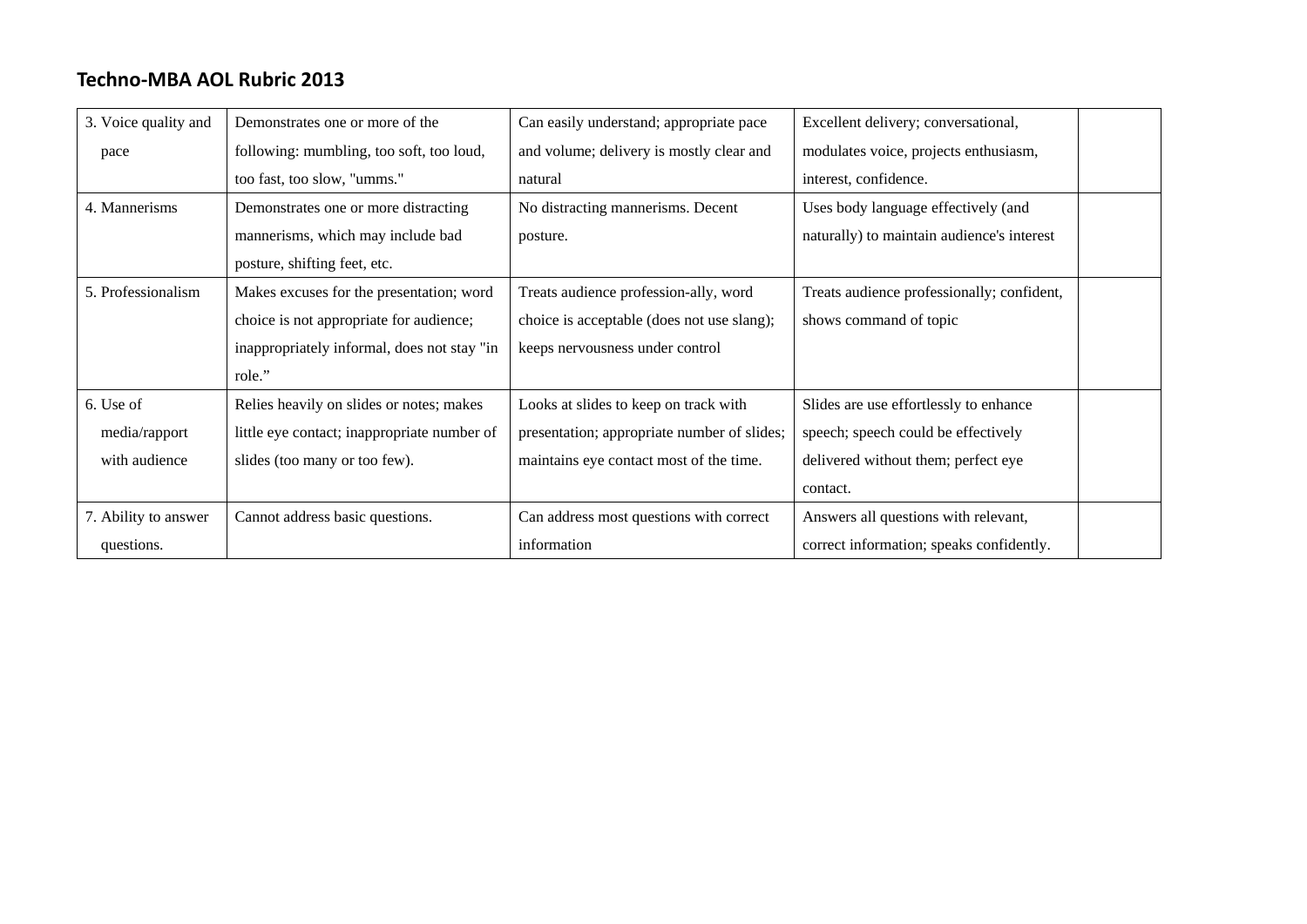L2. Leadership and Teamwork: Our graduates will use team building and high-performance management behaviors to lead a team task successfully.

|                                                              |                                                                                                                                                               | Performance Levels                                                                                                                                                       |                                                                                                                                           |       |
|--------------------------------------------------------------|---------------------------------------------------------------------------------------------------------------------------------------------------------------|--------------------------------------------------------------------------------------------------------------------------------------------------------------------------|-------------------------------------------------------------------------------------------------------------------------------------------|-------|
| Traits                                                       | 1 (Fails to Meet Expectations)                                                                                                                                | 2 (Meets Expectations)                                                                                                                                                   | 3 (Exceeds Expectations)                                                                                                                  | Score |
| 1. Confidence                                                | Gives an impression of reluctance or                                                                                                                          | Looks comfortable and confident in                                                                                                                                       | Uses strong verbal and non verbal                                                                                                         |       |
|                                                              | uncertainty about exercising leadership                                                                                                                       | exercising leadership duties                                                                                                                                             | behavior to convey authority and concern                                                                                                  |       |
| 2. Balance between<br>task and<br>interpersonal<br>relations | Focuses exclusively on task to be<br>accomplished without regard to the people<br>or focuses exclusively on interpersonal<br>relations without regard to task | Balances the need for task<br>accomplishment with the needs of<br>individuals in the group.                                                                              | Assigns tasks to members whose unique<br>talents contribute directly to the task. Uses<br>positive reinforcement. Delegates as<br>needed. |       |
| 3. Ability to listen                                         | Asks for ideas or suggestions but neglects<br>to consider them.                                                                                               | Listens actively and shows understanding<br>by paraphrasing or by acknowledging and<br>building on others' ideas.                                                        | Provides summary of important<br>discussions at regular intervals                                                                         |       |
| 4. Stays on track                                            | Lets the group ramble or stray off track<br>too much, or keeps the group so rigidly on<br>track that relevant issues or concerns are<br>ignored               | Keeps group on track by managing time,<br>providing coaching or guidance, or<br>resolving differences as needed.<br>Intervenes when tasks are not moving<br>toward goals | Develops and adheres to a calendar of<br>activities and/or checklists.                                                                    |       |
| 5. Agenda                                                    | Has an incomplete or vague agenda for the<br>group                                                                                                            | Has a clear agenda for the group                                                                                                                                         | Circulates a prepared agenda in advance                                                                                                   |       |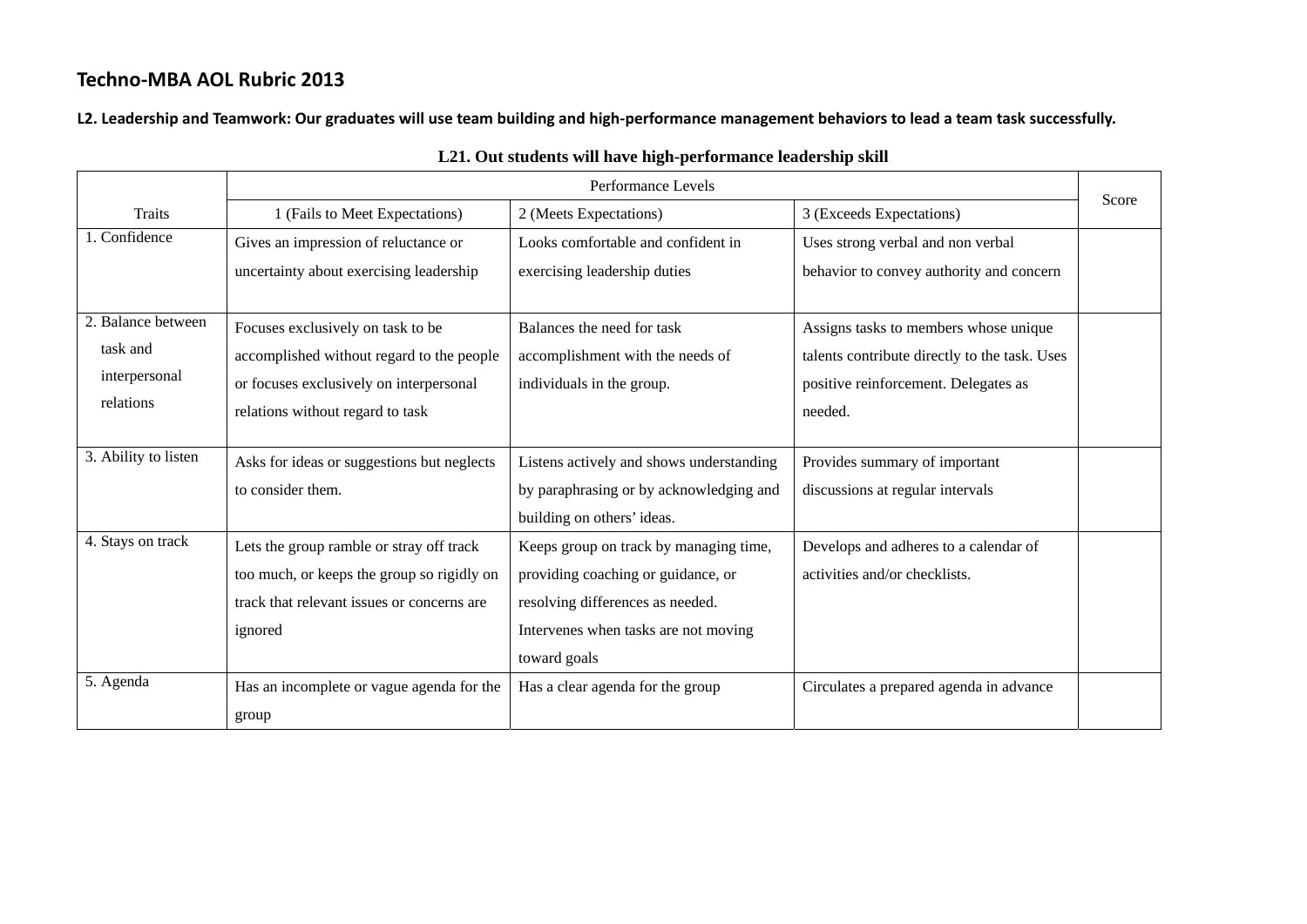|                    | Performance Levels                        |                                            |                                             |       |
|--------------------|-------------------------------------------|--------------------------------------------|---------------------------------------------|-------|
| Traits             | 1 (Fails to Meet Expectations)            | 2 (Meets Expectations)                     | 3 (Exceeds Expectations)                    | Score |
| 1. Commitment      | Seems reluctant to engage fully in        | Consistently demonstrates commitment to    | Follows up on ideas and suggestions from    |       |
|                    | discussions and task assignments          | the project by being prepared for each     | previous meetings and reports findings to   |       |
|                    |                                           | group meeting                              | the group                                   |       |
| 2. Balance between | Focuses exclusively on task to be         | Balances the need for task accomplishment  | Volunteers to assist others and shares      |       |
| task and           | accomplished without regard to team       | with the needs of individuals in the group | information openly                          |       |
| interpersonal      | member or focuses exclusively on          |                                            |                                             |       |
| relations          | interpersonal relations without regard to |                                            |                                             |       |
|                    | task                                      |                                            |                                             |       |
| 3. Contributions   | Does not offer ideas or suggestions that  | Frequently offers helpful ideas or         | Listens actively and shows understanding    |       |
|                    | contribute to problem solving             | suggestions                                | by paraphrasing or by acknowledging and     |       |
|                    |                                           |                                            | building on others' ideas                   |       |
| 4. Stays on track  | Takes the group off track by initiating   | Introduces suggestions and ideas that are  | Uses tact and diplomacy to alert group that |       |
|                    | conversations or discussions unrelated to | relevant to the task                       | focus has strayed from the task at hand     |       |
|                    | the task                                  |                                            |                                             |       |

## **L22. Our students will know how to build a team successfully**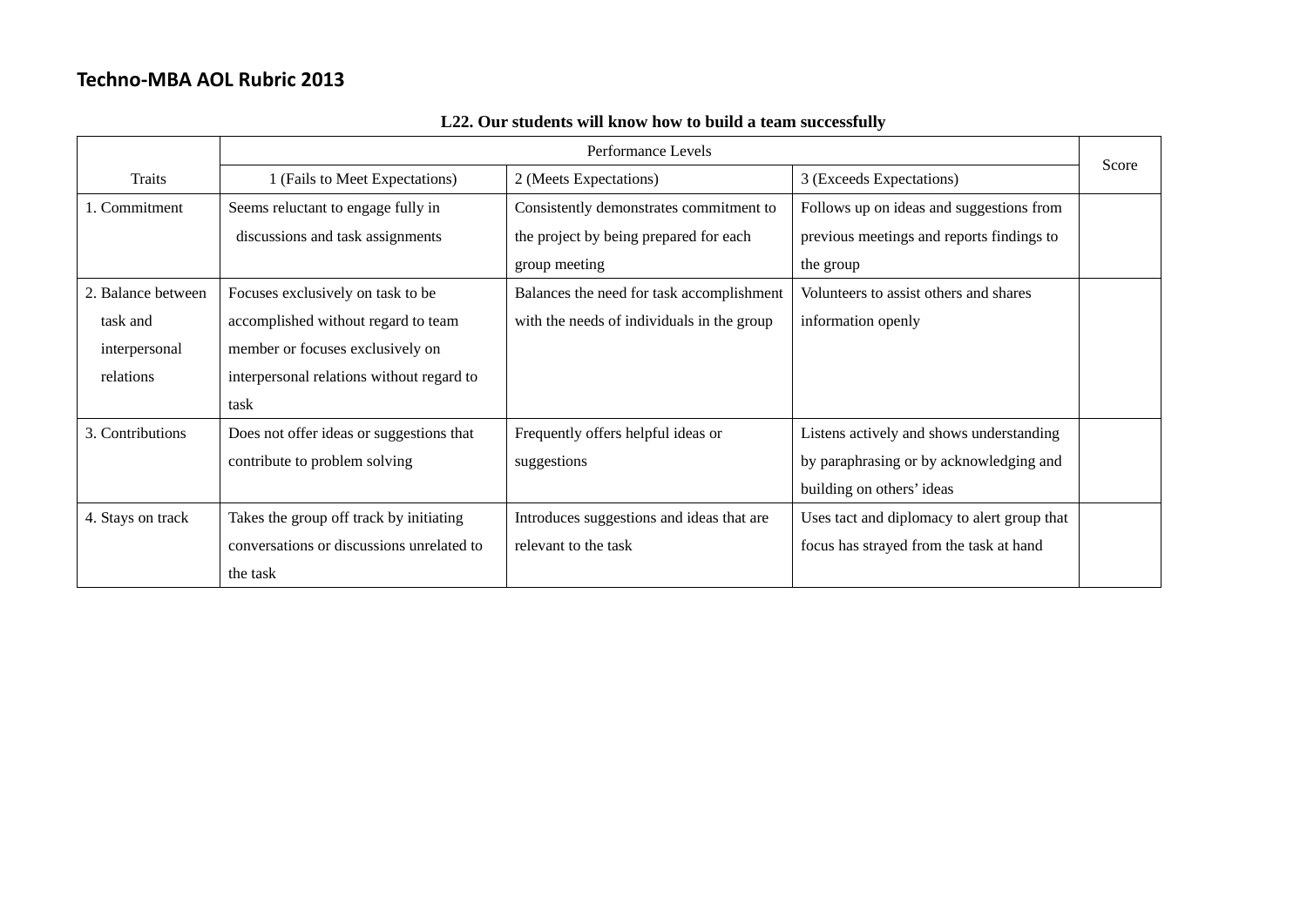#### **L3. Global Perspective: Our graduates will have <sup>a</sup> global perspective.**

|                      | Performance Levels                           |                                             |                                           |       |  |
|----------------------|----------------------------------------------|---------------------------------------------|-------------------------------------------|-------|--|
| Traits               | 1 (Fails to Meet Expectations)               | 2 (Meets Expectations)                      | 3 (Exceeds Expectations)                  | Score |  |
| 1. Identification of | No or incomplete identification of some or   | Some identification of most of the relevant | Clear and detailed identification of      |       |  |
| global issues        | all of the following relevant global issues: | issues                                      | relevant issues                           |       |  |
|                      | economic, cultural, legal, demographic       |                                             |                                           |       |  |
|                      |                                              |                                             |                                           |       |  |
| 2. Analysis of       | No analysis of impact of relevant global     | Some analysis of impact of global issues;   | Clear, accurate and detailed analysis of  |       |  |
| global issues        | issues; erroneous analysis of impact         | some inaccuracies in analysis               | impact of relevant global issues          |       |  |
|                      |                                              |                                             |                                           |       |  |
| 3. Application of    | No application of analysis to specific       | Some application of analysis to specific    | Clear application of analysis to global   |       |  |
| analysis to global   | global business situation; incorrect         | global business situation, weak             | business situation; valid conclusions and |       |  |
| business situation   | conclusions or recommendations made.         | conclusions or recommendations made         | good recommendations given                |       |  |
|                      |                                              |                                             |                                           |       |  |
| 4. Cultural          | Fails to adjust for cultural differences     | Some consideration given to cultural        | Extensive consideration given to cultural |       |  |
| differences          |                                              | differences                                 | differences, including appropriate        |       |  |
|                      |                                              |                                             | modification of communication             |       |  |

### **L31. Our student will define global business issues and relate these to emerging business opportunities (L23)**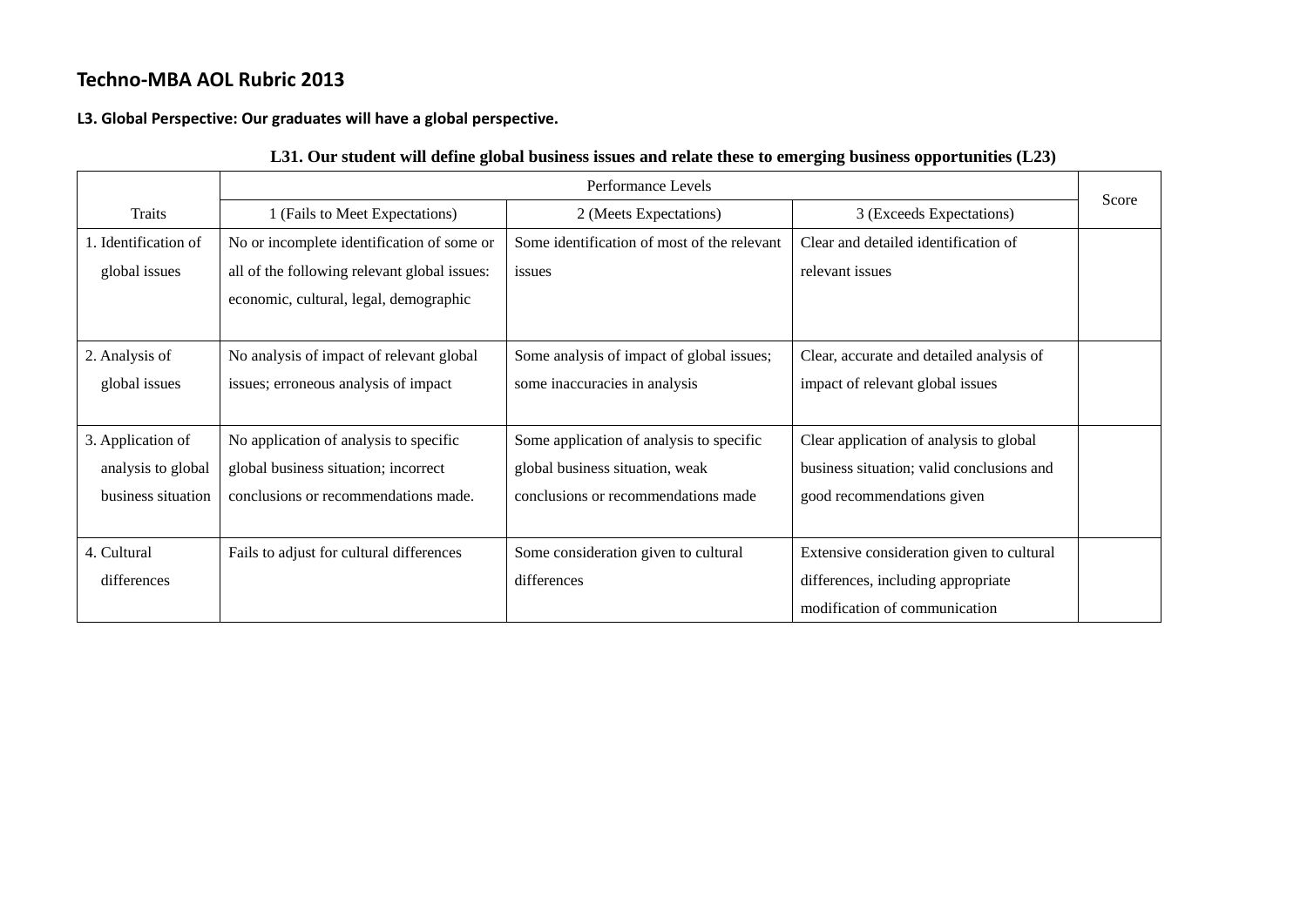|                  | Performance Levels                         |                                           |                                            |       |
|------------------|--------------------------------------------|-------------------------------------------|--------------------------------------------|-------|
| Traits           | 1 (Fails to Meet Expectations)             | 2 (Meets Expectations)                    | 3 (Exceeds Expectations)                   | Score |
| 1. Knowledge     | A few of the required elements             | Some of the required elements             | Most of the required elements (vocabulary, |       |
|                  | (vocabulary, structures, and/or cultural)  | (vocabulary, structures, and/or cultural) | structure, and/or cultural context) are    |       |
|                  | context) are complete and correct.         | context) are complete and correct.        | complete and correct.                      |       |
|                  |                                            |                                           |                                            |       |
| 2. Comprehension | The response shows little understanding of | The response shows some understanding     | The response for the most part shows       |       |
|                  | main ideas and/or details                  | of main ideas and details.                | understanding of main ideas and most       |       |
|                  |                                            |                                           | details.                                   |       |
| 3. Communication | The communication skills and strategies    | The communication skills and strategies   | The communication skills and strategies    |       |
|                  | are minimally evident, appropriate, and/or | are somewhat complete, appropriate and/or | are mostly complete, appropriate and       |       |
|                  | correct.                                   | correct.                                  | correct.                                   |       |
|                  |                                            |                                           |                                            |       |

## **L32. Our students will have command of business English or other language of major global market**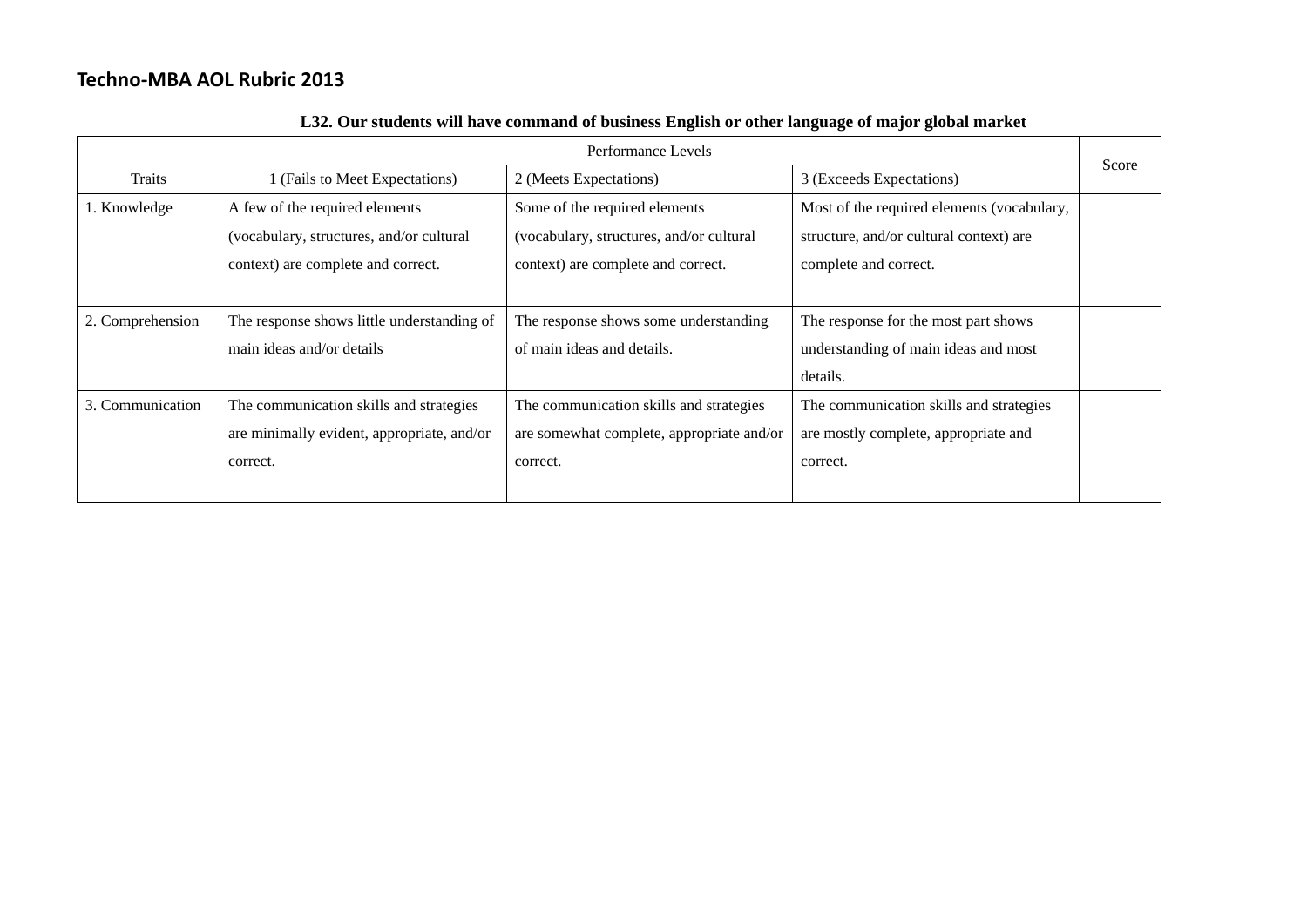L4. Ethically & Socially Conscious Reasoning: Our graduates will understand the gravity of ethical behavior and corporate social responsibility

|                 |                                            | Performance Levels                          |                                              |       |
|-----------------|--------------------------------------------|---------------------------------------------|----------------------------------------------|-------|
| Traits          | 1 (Fails to Meet Expectations)             | 2 (Meets Expectations)                      | 3 (Exceeds Expectations)                     | Score |
| 1. Identifies   | Has a vague idea of what the dilemma is    | Identifies the dilemma, including pertinent | Describes the dilemma in detail having       |       |
| dilemma         | and is uncertain what must be decided in   | facts, and ascertains what must be decided  | gathered pertinent facts. Ascertains exactly |       |
|                 | individual or business behavior            | in individual or business behavior          | what must be decided in individual or        |       |
|                 |                                            |                                             | business behavior                            |       |
| 2. Stakeholders | Fails to recognize all stakeholders or     | Recognizes stakeholders and explores        | Recognizes all stakeholders and fully        |       |
| consideration   | explores consequences and                  | some of the consequences and                | explores consequences and                    |       |
|                 | threats/opportunities                      | threats/opportunities fairly effectively    | threats/opportunities                        |       |
|                 | ineffectively                              |                                             |                                              |       |
| 3. Options      | Failed to identify all of the relevant and | Identified most of the relevant practical   | Correctly identified all of the relevant     |       |
| development     | practical options                          | options, but overlooked some related        | practical options and all of the related     |       |
|                 |                                            | conceptual problems and issues              | conceptual problems and issues               |       |
| 4. Options      | Failed to provide weightings of various    | Provided some evaluation of ethical and     | Provided appropriate and defensible          |       |
| evaluation      | ethical and social arguments and reasons   | social reasons and arguments, but           | evaluations for all relevant arguments       |       |
|                 |                                            | overlooked important factual or logical     | noting wherever necessary factual            |       |
|                 |                                            | errors in some reasons                      | assumptions, logical errors, or conceptual   |       |
|                 |                                            |                                             | confusions.                                  |       |
| 5. Decision and | Has difficulty identifying and appropriate | Formulates an implementation plan that      | Formulates an implementation plan that       |       |
| action          | course of action from among options        | delineates the execution of the decision    | delineates the execution of the decision     |       |
|                 |                                            |                                             | and that evidences a thoughtful reflection   |       |
|                 |                                            |                                             | on the benefits and risks of action          |       |

### **L41. Our student will identify ethical and social dilemma and be able to recognize and evaluate alternative courses of action.**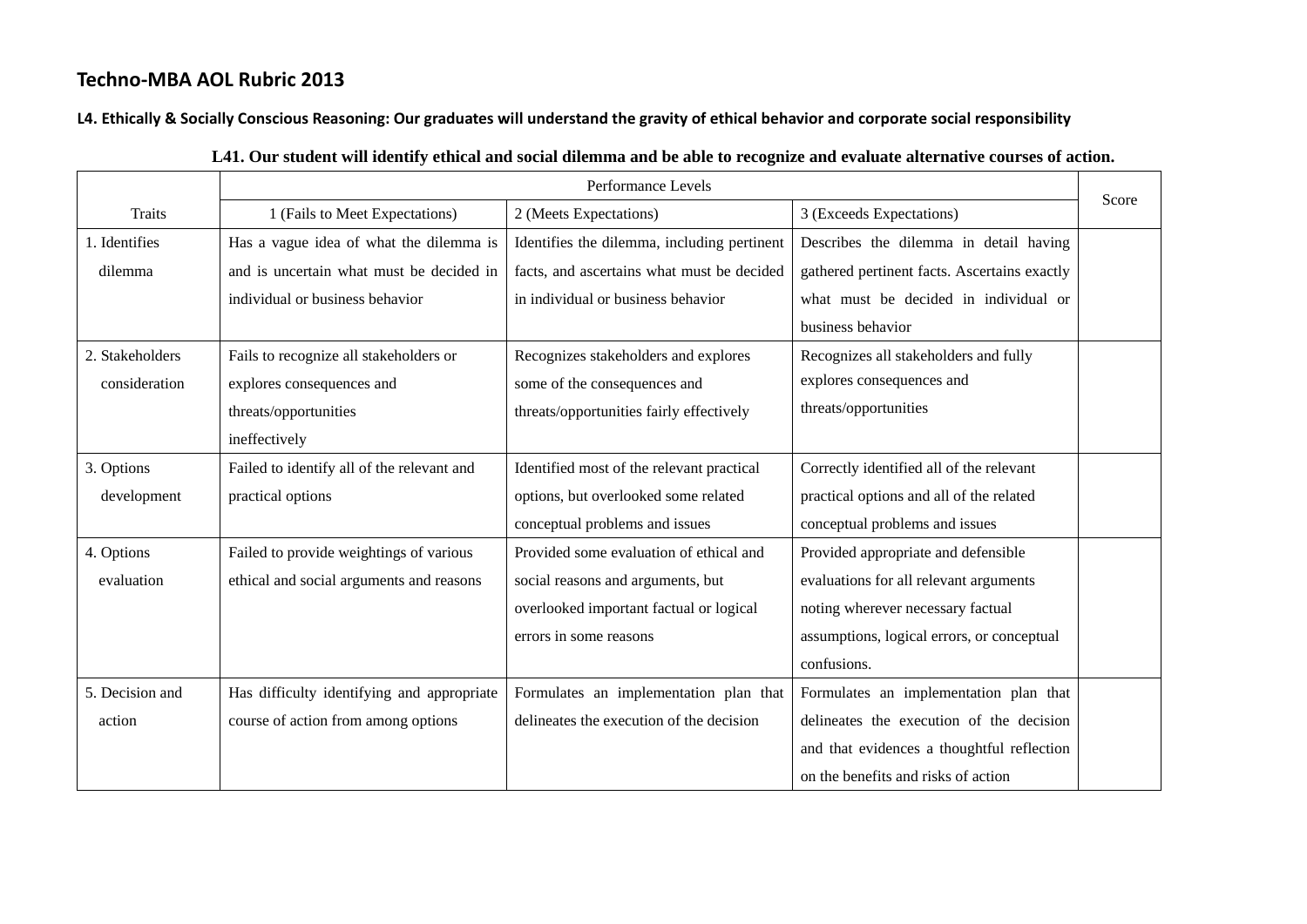|                  | Performance Levels                       |                                           |                                            |       |
|------------------|------------------------------------------|-------------------------------------------|--------------------------------------------|-------|
| <b>Traits</b>    | 1 (Fails to Meet Expectations)           | 2 (Meets Expectations)                    | 3 (Exceeds Expectations)                   | Score |
| 1. Importance    | Somewhat appreciates the importance of   | Mostly appreciates the importance to keep | Fully appreciates the importance of        |       |
|                  | keeping professional code of conduct     | professional code of conduct              | keeping professional code of conduct.      |       |
|                  |                                          |                                           |                                            |       |
| 2. Understanding | Somewhat understands the detailed        | Mostly understands the detailed contents  | Fully understands the detailed contents of |       |
|                  | contents of professional code of conduct | of professional code of conduct           | professional code of conduct.              |       |
|                  |                                          |                                           |                                            |       |
| 3. Compliance    | Somewhat complies with professional      | Mostly complies with professional code    | Fully complies with professional code of   |       |
|                  | code of conduct                          | of conduct                                | conduct                                    |       |

### **L42. Our students will know the professional code of conduct within their discipline**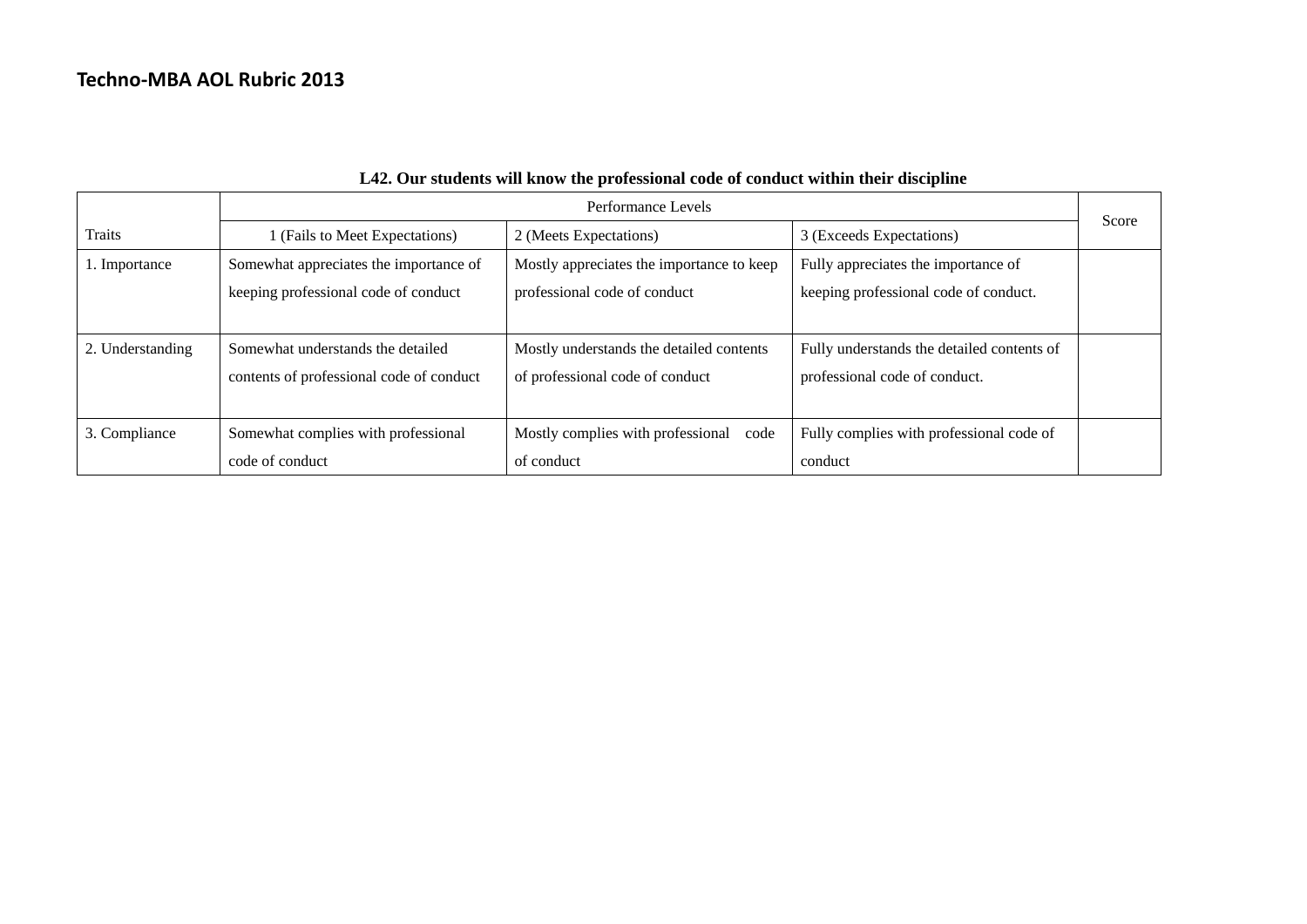L5. Strategic and Analytical Thinking: Our graduates will be able to strategically and cross disciplinarily analyze business cases and to use appropriate **analytical tools in solving business problems.**

|                      | Performance Levels                         |                                               |                                              |       |
|----------------------|--------------------------------------------|-----------------------------------------------|----------------------------------------------|-------|
| <b>Traits</b>        | 1 (Fails to Meet Expectations)             | 2 (Meets Expectations)                        | 3 (Exceeds Expectations)                     | Score |
| 1. Factual knowledge | Shows little knowledge of case facts,      | Shows solid understanding of case facts       | Shows through grasp of case facts and        |       |
|                      | makes factual mistakes                     |                                               | offers additional factual knowledge about    |       |
|                      |                                            |                                               | company or industry                          |       |
| 2. Application of    | Misuses strategic analysis tools,          | Appropriately strategic analysis tools,       | Shows strong understanding and               |       |
| strategic analysis   | concepts, and techniques                   | concepts, and techniques                      | application of strategic analysis tools,     |       |
| tools                |                                            |                                               | concepts, and techniques                     |       |
| 3. Application of    | Fails to incorporate financials into case  | Shows knowledge of ratios and trend           | Applies ratios and trend analysis to         |       |
| financial analysis   | analysis or shows only limited attempts    | analysis; demonstrates understanding of       | develop sound judgments about company        |       |
|                      | to understand financials                   | firm's financial standing                     | situation and prospects; presents financial  |       |
|                      |                                            |                                               | analysis professionally                      |       |
| 4. Identification of | Neglects to identify case issues; recounts | Clearly identifies the key issues in the case | Develops a well-integrated statement of      |       |
| case                 | facts of case with little analysis         | and demonstrates understanding of             | the complex issues of the case and           |       |
| problems/issues      |                                            | company's decision situation                  | demonstrates understanding of situation      |       |
| 5. Generation of     | Identifies weak or infeasible alternatives | Generates 2 or 3 feasible alternatives for    | Develops 2 or 3 insightful alternatives for  |       |
| alternatives         | with little attention to case issues       | resolving the key issues of the case          | resolving the issues; offers specificity and |       |
|                      |                                            |                                               | originality                                  |       |
| 6. Recommendations   | Offers weak recommendations or pays        | Provides well-reasoned recommendations        | Integrates alternatives into a well-         |       |
|                      | little attention to addressing case issues | that follow from the preceding analysis       | developed action plan; offers specificity,   |       |
|                      |                                            | and clearly address case issues; no           | priorities, and sequencing of actions        |       |
|                      |                                            | surprises                                     |                                              |       |

**L51. Our student will be able to strategically analyze business cases and will demonstrate the ability of sound business judgment.**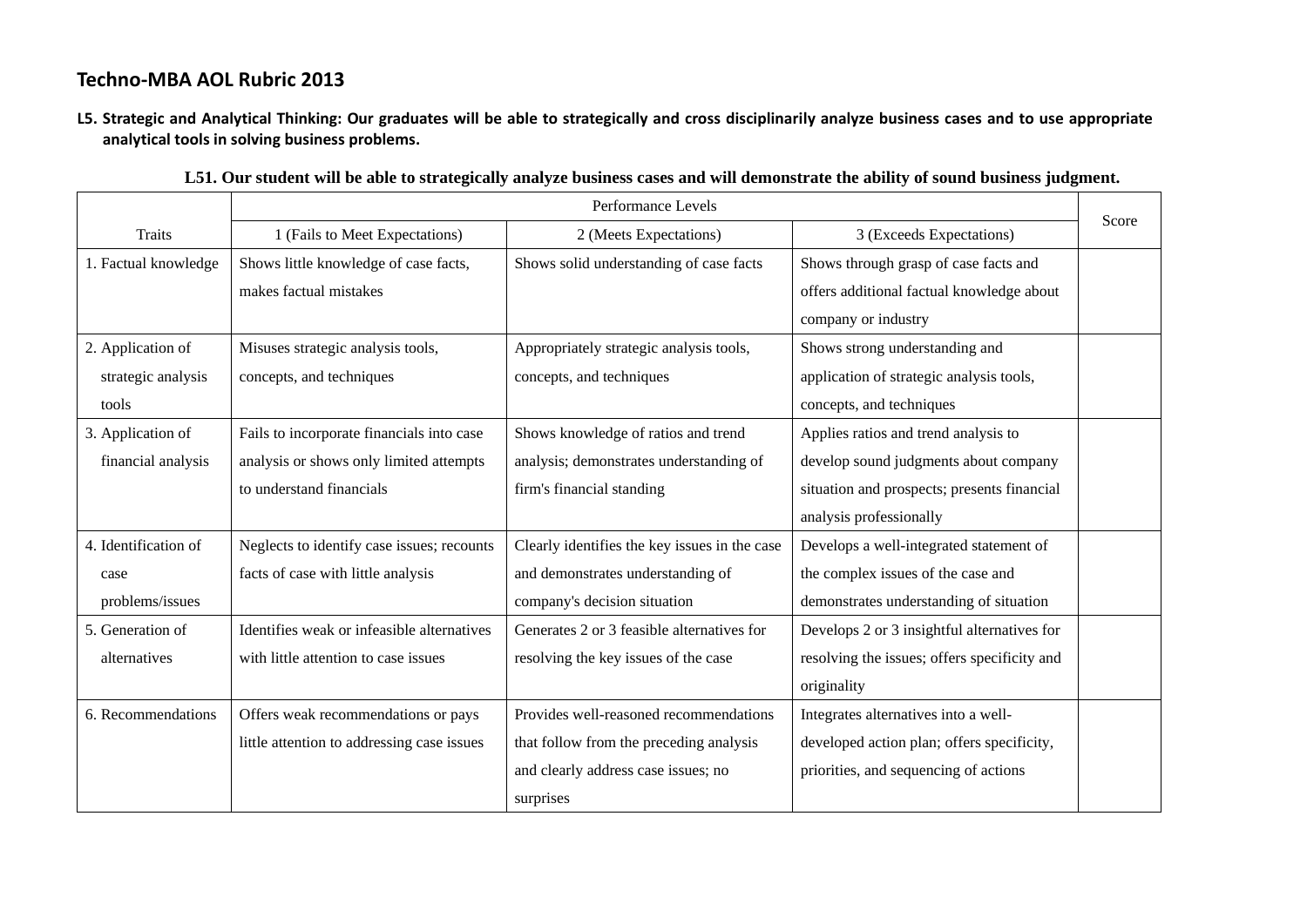| 7. Business judgment | Shows little attention to presenting sound | Provides good arguments backed up with | Provides strong rationale and convincing |  |
|----------------------|--------------------------------------------|----------------------------------------|------------------------------------------|--|
|                      | arguments or backing up ideas with         | factual knowledge, analysis, and       | arguments throughout; demonstrates sound |  |
|                      | analysis; offers "I think" statements      | persuasive rationale                   | business judgment                        |  |

|                       | Performance Levels                       |                                               |                                              |       |
|-----------------------|------------------------------------------|-----------------------------------------------|----------------------------------------------|-------|
| Traits                | 1 (Fails to Meet Expectations)           | 2 (Meets Expectations)                        | 3 (Exceeds Expectations)                     | Score |
| 1. Consideration      | Deals only with a single perspective and | Begins to relate alternative views from       | Addresses perspectives noted previously,     |       |
|                       | fails to discuss possible perspectives   | other disciplines to qualify analysis.        | and additional diverse perspectives other    |       |
|                       | from other disciplines.                  |                                               | disciplines to qualify analysis.             |       |
| 2. Management         | Lacks understanding of basic             | Shows clear comprehension of basic            | Integrates and applies basic management      |       |
| principle             | management principles and strategic      | management principles and strategic           | principles and strategic thinking approach   |       |
|                       | thinking approach                        | thinking approach.                            | across multiple disciplines.                 |       |
| 3. Discipline         | Does not incorporate appropriate         | Somewhat applies appropriate                  | Clearly and reflectively applies appropriate |       |
| knowledge             | argumentation and methodology of other   | argumentation and methodology of other        | argumentation and methodology of other       |       |
|                       | disciplines                              | disciplines                                   | disciplines                                  |       |
| 4. Intellectual       | Does not yet demonstrate intellectual    | Somewhat Demonstrates intellectual            | Demonstrates a high degree of intellectual   |       |
| sensitivity           | acuity, imagination, and sensitivity.    | acuity, imagination, and sensitivity.         | acuity, imagination, and sensitivity.        |       |
| 5. Horizontal         | Does not yet integrate interdisciplinary | Partially integrates interdisciplinary skills | Successfully integrates interdisciplinary    |       |
| synthesis             | skills and knowledge.                    | and knowledge.                                | skills and knowledge.                        |       |
| 6. Vertical synthesis | Does not yet demonstrate awareness of    | Demonstrates some awareness of inter-         | Clearly demonstrates an awareness of         |       |
|                       | inter-relationships among self, the      | relationships among self, the discipline,     | inter-relationships among self, the          |       |
|                       | discipline, business, and society.       | business, and society                         | discipline, business, and society.           |       |

## **L52. Our students will synthesize different discipline areas.**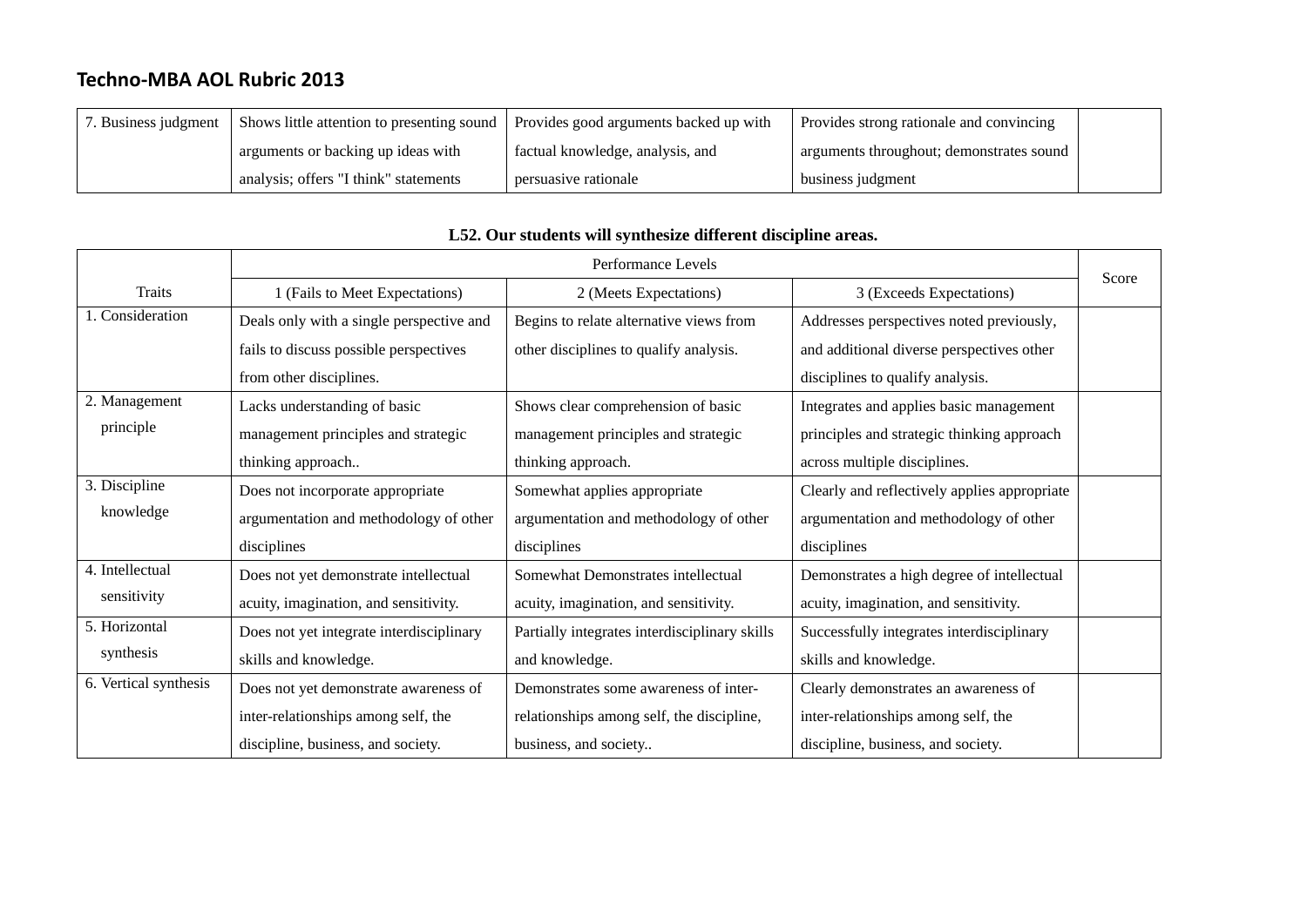|                         | Performance Levels                           |                                             |                                            |       |
|-------------------------|----------------------------------------------|---------------------------------------------|--------------------------------------------|-------|
| Traits                  | 1 (Fails to Meet Expectations)               | 2 (Meets Expectations)                      | 3 (Exceeds Expectations)                   | Score |
| 1. Problem/objectiv     | Does not attempt to or fails to identify and | Summarize issue, though some aspects are    | Clearly identifies the challenge and       |       |
| e finding               | summarize accurately                         | incorrect or confused                       | subsidiary, embedded, or implicit aspects  |       |
|                         |                                              |                                             | of the issues. Identifies integral         |       |
|                         |                                              |                                             | relationships essential to analyzing the   |       |
|                         |                                              |                                             | issue                                      |       |
| 2. Identification<br>of | Does not identify alternatives               | Identifies and discusses a set of feasible  | Identifies a set of feasible options that  |       |
| alternative             |                                              | alternatives                                | demonstrates creativity and the ability to |       |
| options                 |                                              |                                             | integrate knowledge                        |       |
| 3. Appropriate          | Data/evidence or sources are simplistic,     | Appropriate data/evidence or sources        | Examines evidence and its source;          |       |
| supporting              | inappropriate, or not related topic          | provided, although exploration appears to   | questions its accuracy, relevance, and     |       |
| data/evidence           |                                              | have been routine                           | completeness                               |       |
| 4. Quantitative         | Evaluation is poor, not consistent with the  | Evaluation is adequate, relatively          | Evaluation is effective, consistent with   |       |
| evaluation              | criteria or does not use facts correctly     | consistent with criteria and facts are      | criteria and facts are used correctly      |       |
|                         |                                              | generally used correctly                    |                                            |       |
| 5. Qualitative          | Evaluation is poor, not consistent with the  | Evaluation is adequate, relatively          | Evaluation is effective, consistent with   |       |
| evaluation              | criteria or does not use facts correctly     | consistent with criteria and facts are      | criteria and facts are used correctly      |       |
|                         |                                              | generally used correctly                    |                                            |       |
|                         |                                              |                                             |                                            |       |
| 6. Advanced             | Does not use any advanced analytical         | Somewhat uses advanced analytical           | Effectively uses advanced analytical       |       |
| analytical              | techniques such as statistical analysis and  | techniques such as statistical analysis and | techniques to analyze data and solve the   |       |
| techniques              | decision science tools                       | decision science tools to analyze data and  | problem                                    |       |
|                         |                                              | solve the problem                           |                                            |       |

### **L53. Our student will use appropriate analytical technique to analyze data and solve business problems.**